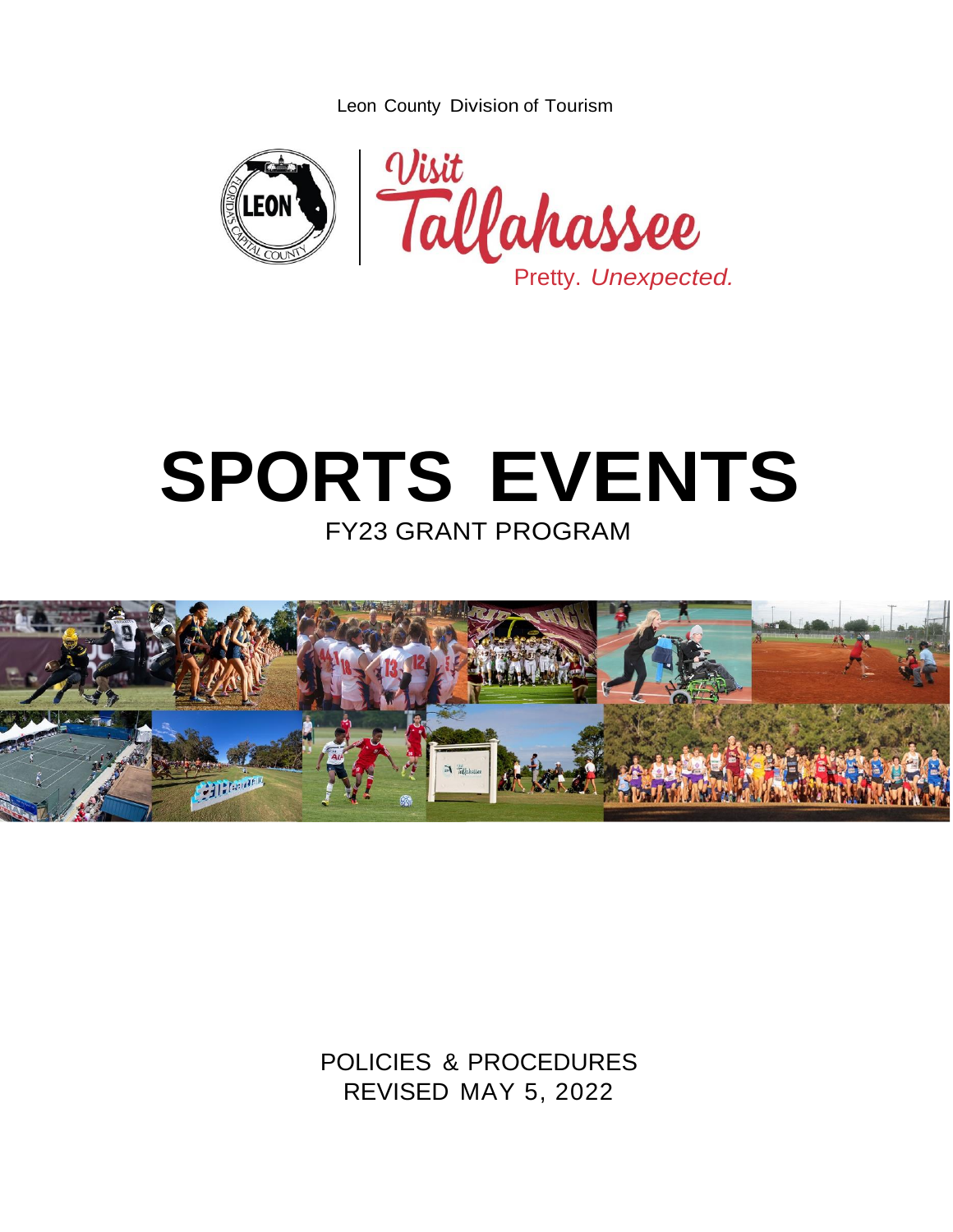# **TABLE OF CONTENTS**

| $\mathsf{L}$ |  |
|--------------|--|
| II.          |  |
| III.         |  |
| IV.          |  |
| V.           |  |
| VI.          |  |
| VII.         |  |
| VIII.        |  |
| IX.          |  |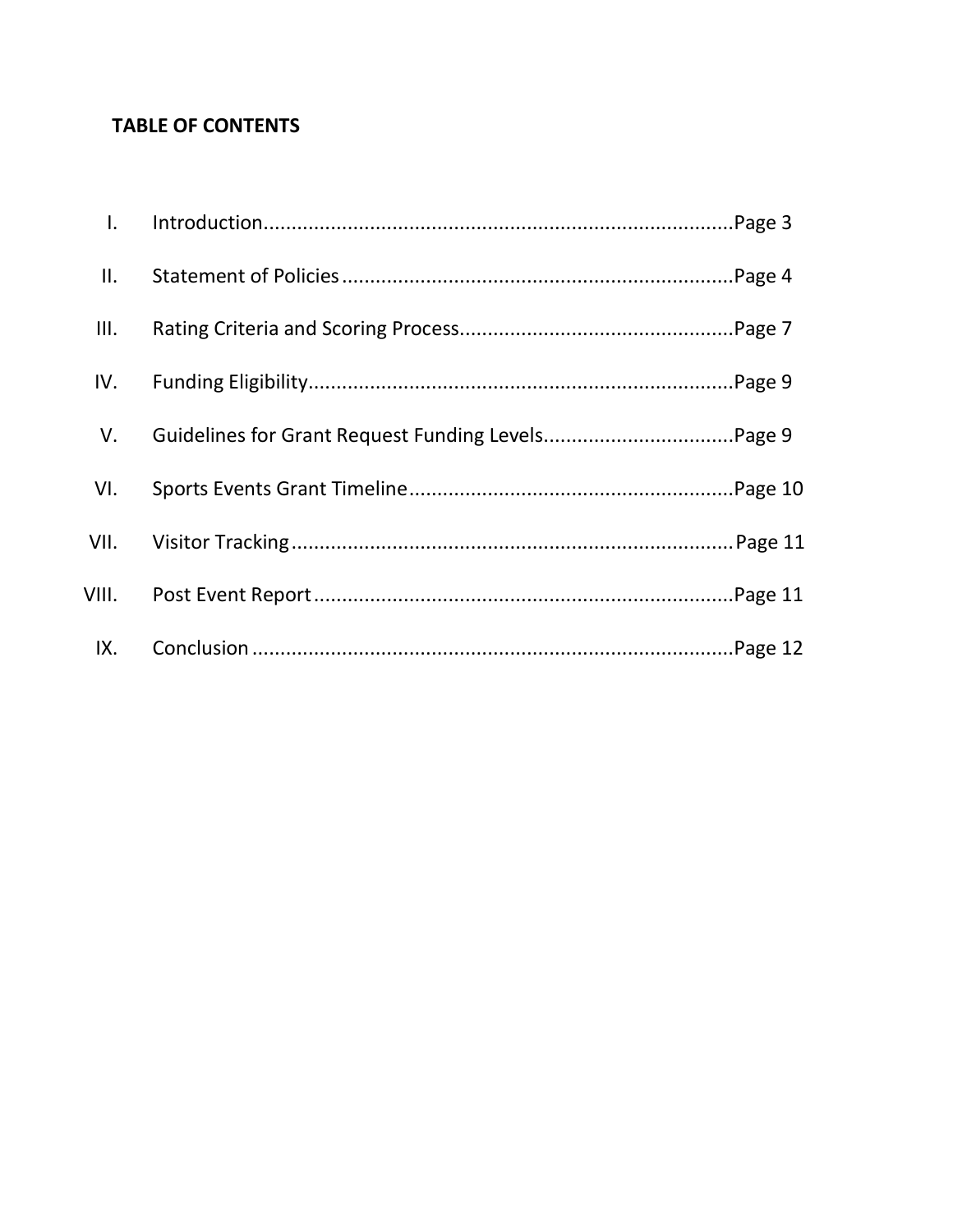### **Leon County Division of Tourism/Visit Tallahassee Sports Events Grant Program**

### **I. INTRODUCTION**

The Leon Country Tourist Development Council (TDC) was created pursuant to the State of Florida Local Option Tourist Development Act and Leon County Ordinance #88-01. The TDC administers funds collected from a local option Tourist Development Tax (TDT) on transient lodging sales. i.e. hotels/motels, and condominiums. The funds are designated to promote Tallahassee/Leon County as a preferred visitor destination for meetings and conventions, group leisure travel, special events, cultural activities and amateur sporting events.

Grant funding is based upon the potential to generate room nights. Per section 125.0104 of the Florida Statutes, to be an authorized use of Tourist Development Tax revenue an event "shall have as one of its main purposes the attraction of tourists as evidenced by the promotion of the activity, service, venue or event to tourists." By Statute, a tourist is a "person who participates in trade or recreation activities outside of the county of his or her permanent residence, or who rents or leases transient accommodations including any living quarters or accommodations in any hotel, motel, apartment motel, resort motel, apartment, apartment hotel, rooming house, mobile home park, recreational vehicle park, condominium or timeshare resort for a term of 6 months or less." By Statute, "Promotion" means marketing or advertising designed to increase tourist-related business activities.

A "Sports Event" is defined as a new or existing sporting event, exhibition, competition, team training, conference or celebration which is conducted according to a prearranged schedule and of interest to the general public. For the purpose of this grant program, the public interest should extend to Tallahassee/Leon County residents and to those living outside Tallahassee/Leon County who would visit the destination and stay overnight to observe or participate.

The Leon County Division of Tourism annually allocates funds to four separate grant programs for local groups and organizations that coordinate events with a demonstrated history of or significant potential to draw visitors to the area. The Special Events Grants and Signature/Emerging Signature Grants are reviewed by the TDC Grant Review Committee and Sports Events Grants are reviewed by the Tallahassee Sports Council (TSC). The TDC Grant Review Committee is comprised of TDC members which may include tourism and hospitality leaders and marketing professionals. Legacy Event grants are approved by the TDC and the Leon County Board of County Commissioners (BOCC). Legacy and Signature/Emerging Signature Event Grants are for festivals and events that demonstrate the potential to bring a significant number of room nights and economic impact to the community.

The Leon County Division of Tourism grants programs are funded by the Tourist Development Tax (TDT). Grant programs administered by the Council on Culture & Arts (COCA) are also funded by TDT revenue and are designed to support year-round arts and culture programming.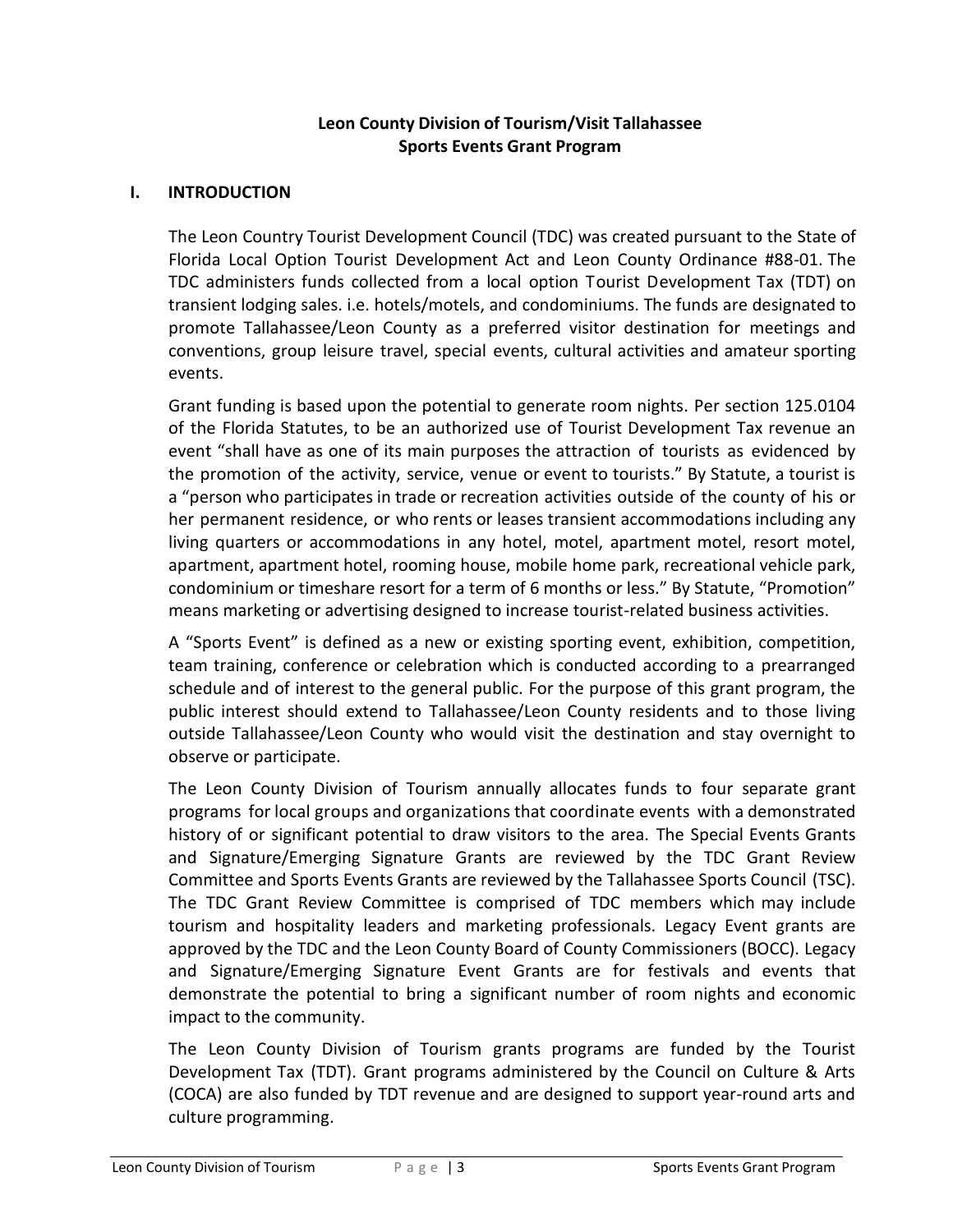Each application will be evaluated against established criteria and historic precedent. The amount of grant funds awarded will depend upon the availability of designated funds and specific allocations. Ideally, the funds allocated by the TDC will eventually be returned through increased transient lodging sales resulting from these events and the tourist development tax generated from those sales.

### **II. STATEMENT OF POLICIES**

- A. Grant funds are intended to supplement the organization's budget for the event referenced in the application.
- B. Applicant must provide a statement of sustainability and growth for the event (i.e., How do you define success for the event and what is your long-term plan to sustain and grow the event over the next five years?).
- C. Applicant must provide an event public health and safety plan. The plan should include strategies to maintain healthy and safe environments and operations for all event staff and attendees.
- D. Application must provide a statement of need for grant funding.
- E. Hotels secured for the event must be located within Leon Country.
- F. Funding does not support administrative costs or private events. Funding supports marketing and promotional efforts, venue/site rentals and costs associated with visiting artists and/or exhibits(see allowable/unallowable expenses on page 7).
- G. Grant applications will only be received during the advertised cycle. One application will be accepted per event, per fiscal year with the exception of a once- a-year event that may coincidently occur within the same fiscal year due to scheduling. An example would be an early October event that is scheduled for late September the following fall, both occurring the same fiscal year.
- H. Applicants receiving grant funds from the Council on Culture & Arts (COCA) may not receive grant funding for the same event through the TDC. Applicants may make requests to the TDC and COCA, but these must be for a different event or activity.
- I. Events will not be considered for funding if the event occurs during th e follow in g peak visitor periods:

| October 1, 2022     | FSU Homecoming and FAMU Football Game           |
|---------------------|-------------------------------------------------|
| October 14-15, 2022 | FSU Football Game                               |
| October 28-29, 2022 | FAMU Homecoming and FSU Football Game           |
| November 25, 2022   | <b>FSU Football Game</b>                        |
| December 9-10, 2022 | FSU/FAMU/TCC Graduation                         |
| March 7-May 5, 2023 | Florida Legislative Session (Monday - Thursday) |
| May 5-6, 2023       | FSU/FAMU/TCC Graduation                         |

J. If the requested grant amount exceeds \$10,000, applicant's budget must reflect at least a 25% dollar-for-dollar match (in-kind services will not be allowed). Applicants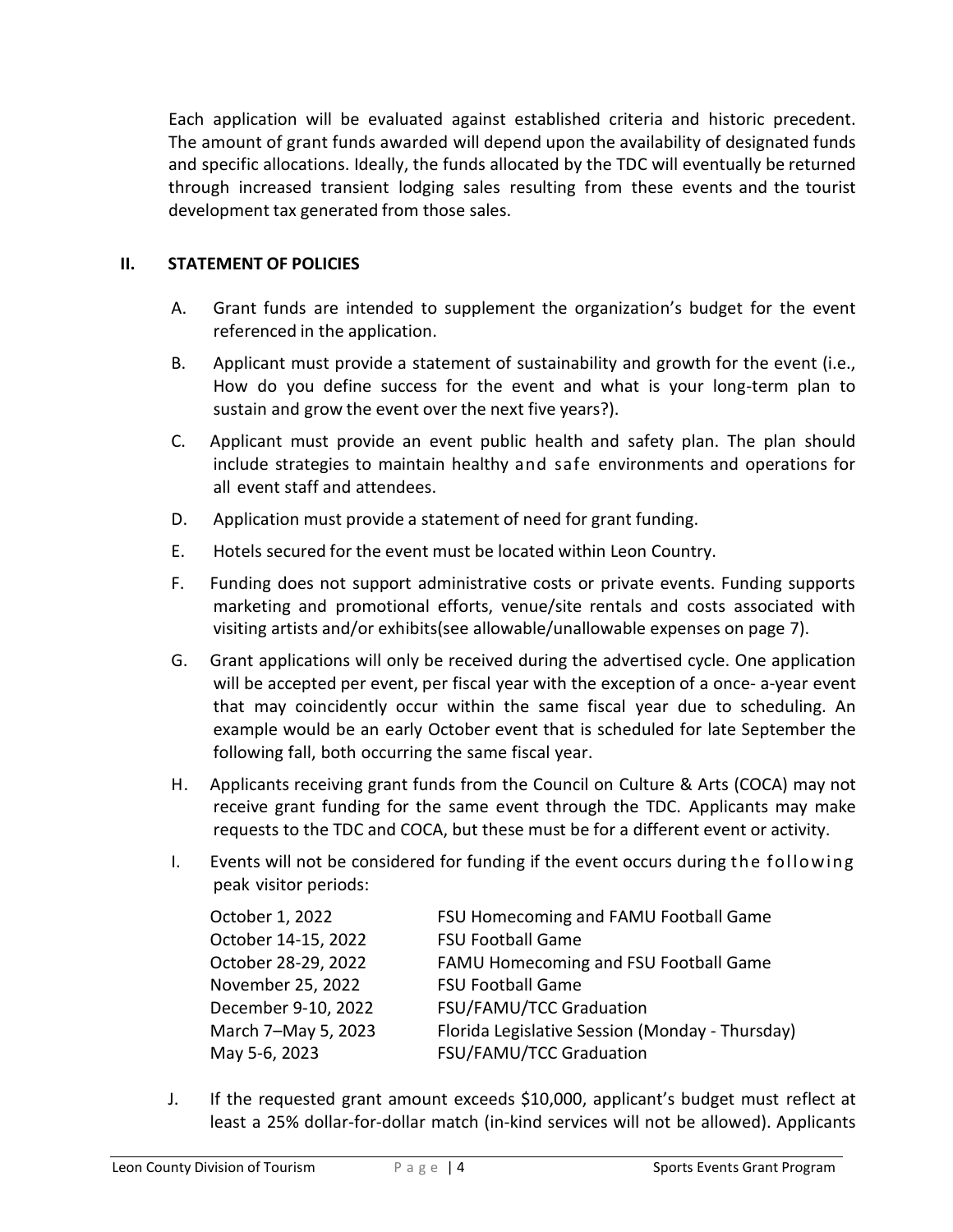should identify the amount of matching funds in the event budget submitted and the amount must be verified and sourced in the Post-Event Report. The grant award amount may be reduced for the next cycle proportionately to the shortfall of funds raised if the 25% matching funds were not received.

- K. Funding shall be provided as reimbursement for the approved actual expenditures upon completion of the event. Proof of payment must be provided. Proof of payment may be submitted in the form of a vendor receipt and front and back copy of cleared check, credit card receipt, bank or credit card statement, ACH transfer or digital wallet receipts. Cash receipts are allowed for reimbursement however, a check or credit card is preferred. Written confirmation from vendor that expenditure has been paid in full is necessary if only a copy of the front of the cleared check is provided.
- L. If an event must be cancelled, event organizers are required to make that determination at least 60 days prior to the event's originally scheduled date. Tourism will only reimburse for allowable expenses incurred before 60 days prior to the original event date. Any expenses incurred after that date will not be reimbursed.
- M. If an event needs to be rescheduled, the new dates must be between October 1 and September 30 of the current fiscal year to be eligible for reimbursement.
- N. To be an eligible for payment, a completed Post-Event Report must be submitted. The Report should be submitted within 60 days after the event has taken place. The Report must include tracking statistics regarding out-of-town visitors and their use of transient lodging facilities and occupancy. Failure to submit a complete Post-Event Report in a timely manner may result in disqualification for support. All Post-Event Reports, including requests for reimbursement must be received no later than September 30.
- O. Any funds granted will be subject to audit by the Leon County Auditor.
- P. Indemnity: By submitting this Grant application the applicant agrees that upon final approval of the Grant the applicant shall indemnify Leon County Florida, a charter county and political subdivision of the State of Florida (the 'County") to the extent provided as follows:
	- 1. The applicant agrees to indemnify, defend and hold harmless the County, its officials, officers, employees and agents, from and against any and all claims, damages, liabilities, losses, costs, or suits, of any nature whatsoever arising out of, because of, or due to any acts or omissions of the Grantee, its delegates, employees, subcontractors, volunteers and agents, arising out of or under this Agreement, including a reasonable attorney's fees. The County may, at its sole option, defend itself or require the Grantee to provide the defense. The Grantee acknowledges that ten dollars (\$10.00) of the amount paid to the Grantee is sufficient consideration of the Grantee's indemnification of the County.
	- 2. If the applicant is a governmental entity or other such organization to which the protection of sovereign immunity is applicable, the indemnification requirements set forth in subparagraph (1) above shall apply to such applicant only to the extent as allowed in Section 768.28. Florida Statutes and nothing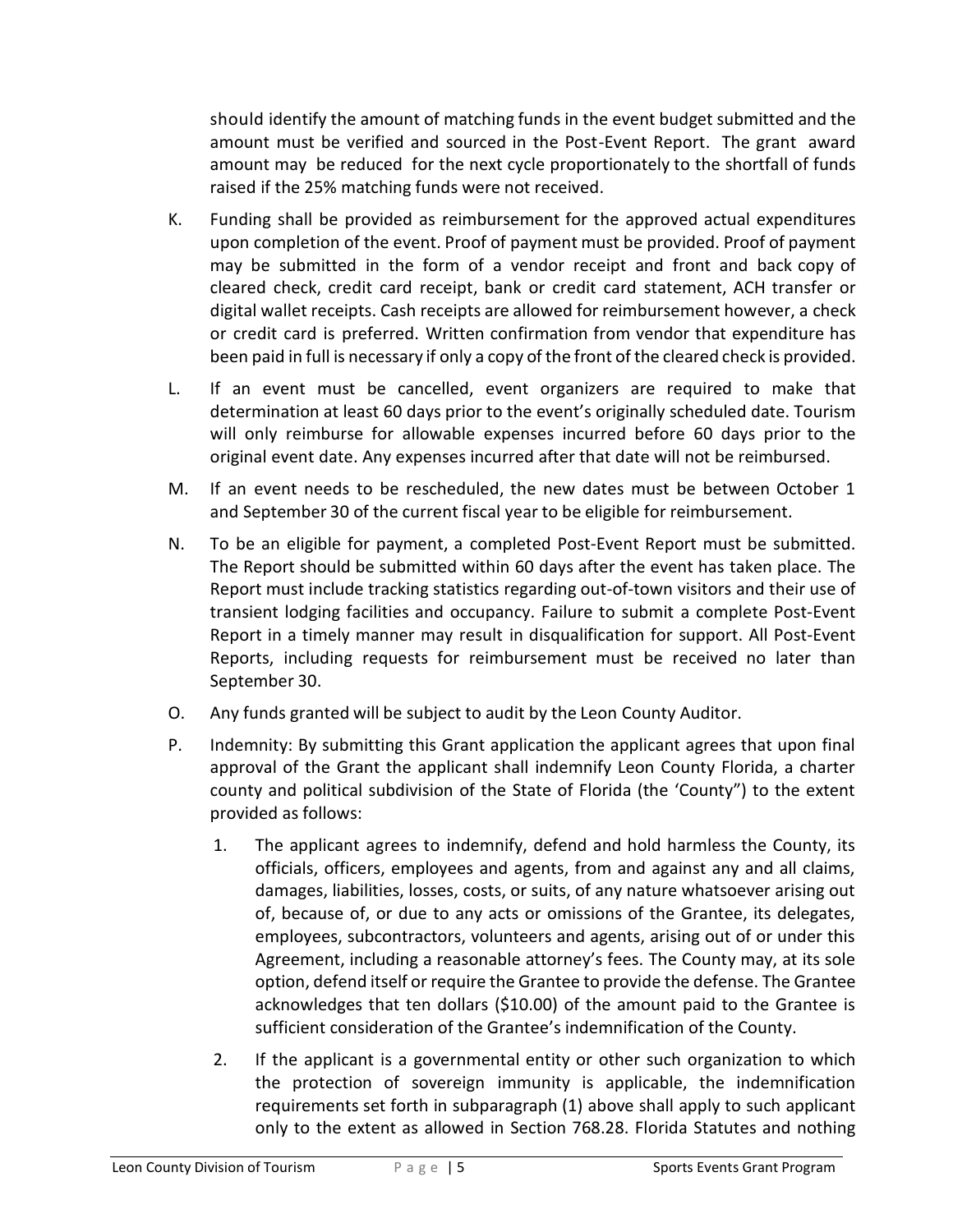herein shall be deemed to be a waiver of such applicant's sovereign immunity beyond those statutory limits provided therein.

- 3. If the event for which the Grant was approved is to take place on property owned by the County and/or is sponsored by the County, the applicant shall, in addition to these indemnification requirements, be required to provide to the County a certificate of insurance showing that that the applicant has procured insurance against claims for injuries to persons or damages to property which may arise from, or in connection with, the performance by the applicant, its employees, volunteers, subcontractors, employees of subcontractors, or clientele, of this event for which the Grant was approved, in the minimum coverage and amounts as follows, and that the County has been named as an additional insured:
	- i. Commercial general liability insurance coverage with combined single limits for the bodily injury, personal injury, and property damage of no less than \$1,000,000 per occurrence and a \$2,000,000 annual aggregate; and
	- ii. If applicable, workers' compensation insurance covering all employees meeting statutory limits in compliance with all applicable state and federal laws.

To qualify for reimbursement, proof of liability/medical insurance must be provided by the host organization in the amount of \$1 million. The host organization must have proof of liability insurance in effect and the County listed as additional insured.

- Q. The combined Leon County/Visit Tallahassee Logo must be included on all printed and online advertisements and promotional materials for the event. Promotional materials include: banners, signs, t-shirts, programs, brochures, event website, social media posts, etc. Online material developed for the event must include a link to the VisitTallahassee.com website. Before these materials are produced, a draft or design proof **MUST BE SUBMITTED AND APPROVED** by the Leon County Division of Tourism/Visit Tallahassee to assure that the combined Leon County / Visit Tallahassee Logo appears properly.
- R. Leon County Division of Tourism/Visit Tallahassee is dedicated to supporting worthwhile local events through our grant programs and other promotional opportunities but reserves the right to reduce or eliminate grant funding for organizations that do not receive prior approval for the correct logo use.



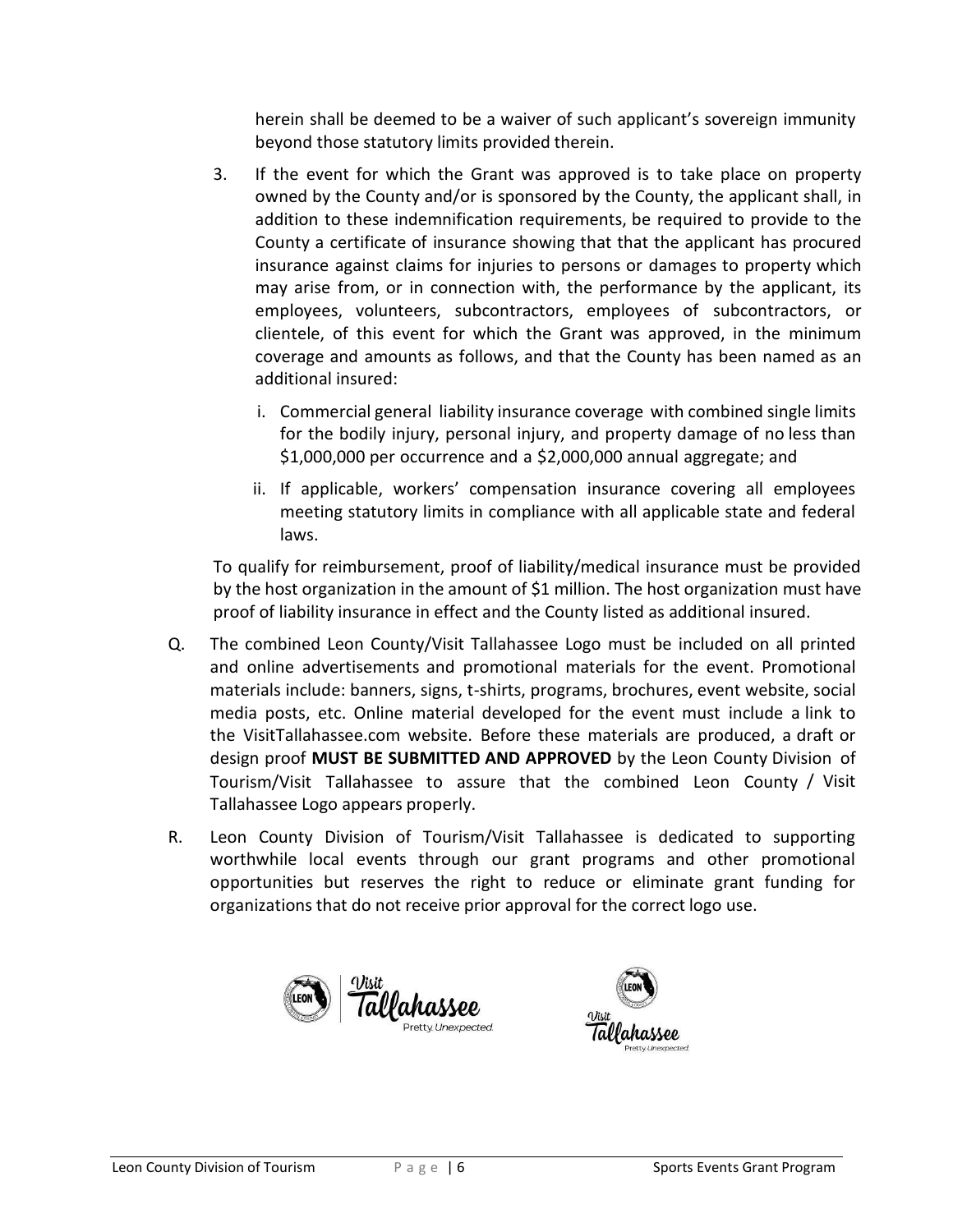- S. Allowable expenses include:
	- 1. Promotion, marketing and paid advertising/media buys that reach outside Tallahassee/Leon County with potential to drive overnight visitation.
	- 2. Event production and technical expenses, site fees/costs (contract help, rentals, insurance) rights fees, sanction fees, non-monetary awards and travel expenses including lodging.
	- Note: The applicants are required to describe how the grant funds will be used. Any substantial changes to the items submitted in the application MUST be submitted in writing to the Leon County Division of Tourism/Visit Tallahassee office and will not be allowed without written approval from staff PRIOR to event.
- T. Unallowable expenses include:
	- 1. General and administrative expenses,
	- 2. Building, renovating and/or remodeling expenses,
	- 3. Permanent equipment purchases,
	- 4. Debts incurred prior to grant requests,
	- 5. Programs which solicit advertising or sponsorships,
	- 6. Hospitality or social functions,
	- 7. Advertising that primarily reaches only Tallahassee/Leon County and its residents.
	- 8. Sleeping room expenses for attendees

### **III. RATING CRITERIA AND SCORING PROCESS**

Each grant application will be reviewed by Leon County Division of Tourism/Visit Tallahassee staff to ensure that the project is eligible to receive grant funding by comporting with 125.0104 Statutory requirements and that all required materials have been supplied. Failure to supply all the required materials will result in disqualification. Following staff review, the applications will be provided to the TDC's Grant Review Committee for scoring. The committee will score each application on a 100-point scale based on the following: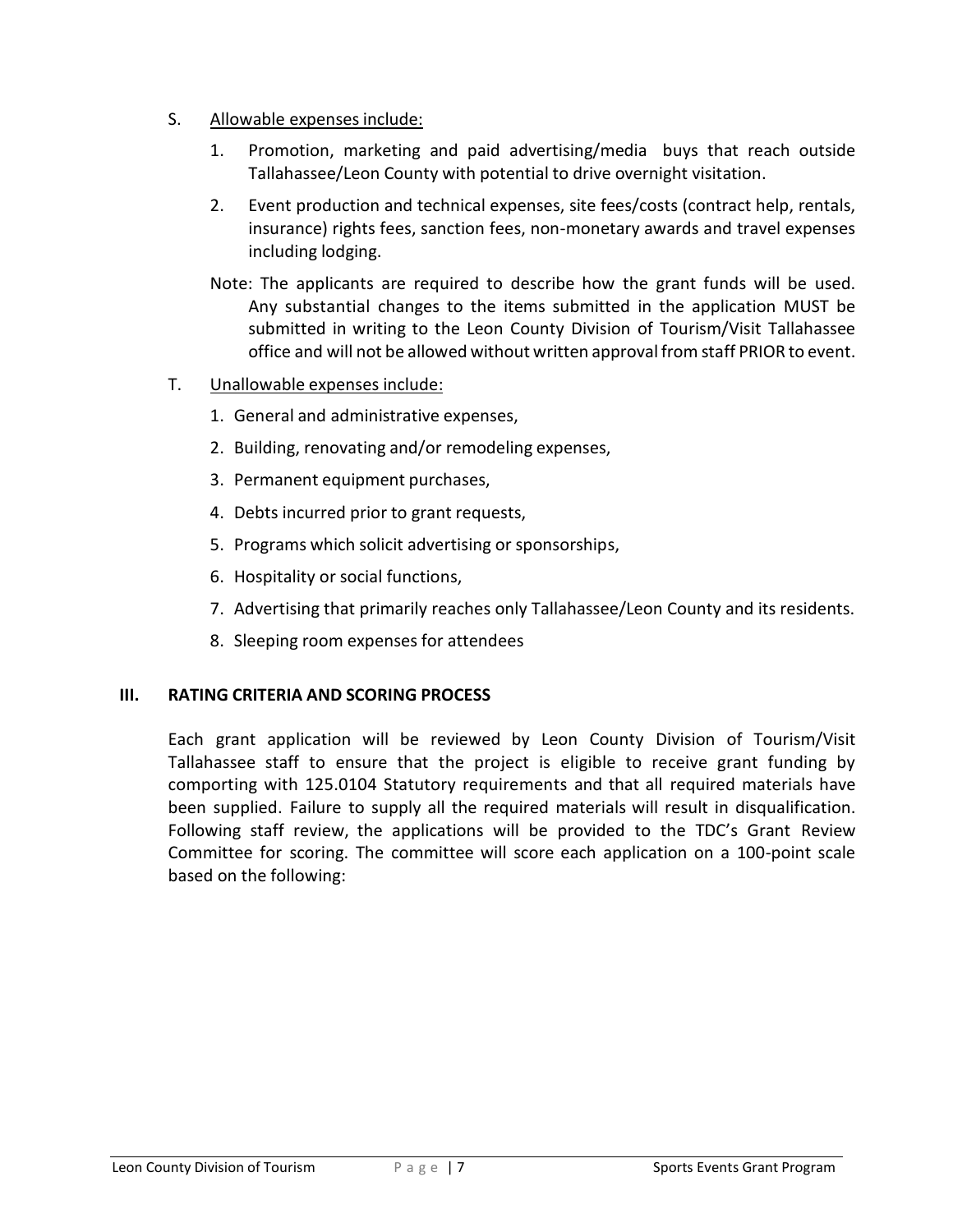

# **Grant Review Score Sheet**

**Name of Event:** 

**Event Date:**

Sports Event Grant Reviewer: \_\_\_\_\_\_\_\_\_\_\_\_\_\_\_\_\_\_

| <b>Rating Criteria</b>                  |                                                                                                                                                                                                                                                                          |     |  |  |
|-----------------------------------------|--------------------------------------------------------------------------------------------------------------------------------------------------------------------------------------------------------------------------------------------------------------------------|-----|--|--|
| Room Night                              | Event dates coincide with shoulder seasons or periods of low-occupancy<br>and have potential of generating visitation to Tallahassee/Leon County<br>overnight lodging. Event does not occur during peak visitor periods as<br>defined in the grant policies. (30 points) | 30  |  |  |
| <b>Generation and Visitor</b><br>Appeal | Event Proposal includes detailed plan for documenting overnight hotel<br>stays. (15 points)                                                                                                                                                                              | 15  |  |  |
|                                         | Event distinguishes the destination and elevates the appeal of Leon County.<br>$(10$ points)                                                                                                                                                                             | 10  |  |  |
| Description,<br>Sustainability, and     | Event description includes goals for event and a statement of sustainability<br>and growth. (10 points)                                                                                                                                                                  | 10  |  |  |
| <b>Public Health/Safety</b><br>Plan     | Event plan to address public health/safety is included and includes<br>strategies to maintain healthy environments and operation for all event<br>staff and attendees. (10 points)                                                                                       | 10  |  |  |
| <b>Event Funding Need</b><br>and Budget | An appropriate statement of need for funding and a complete budget are<br>included for the event. (10 points)                                                                                                                                                            | 10  |  |  |
| Marketing Plan                          | Marketing Plan strategies for attracting out-of-county visitors are well<br>defined and the overall marketing plan is thorough and realistic. (15 points)                                                                                                                | 15  |  |  |
|                                         | <b>Total possible points:</b>                                                                                                                                                                                                                                            | 100 |  |  |

Anticipated Room Nights: \_\_\_\_\_\_ Funding Amount Requested: \_\_\_\_\_

Reviewer Proposed Amount:

### **Grant Request Funding Level Guidelines**

| <b>Room Nights</b> | <b>Recommended Tourism Sports Event</b><br><b>Funding Levels</b> |
|--------------------|------------------------------------------------------------------|
| Less than 100      | $$0 - 1,499$                                                     |
| $100 - 199$        | $$1,500 - 2,999$                                                 |
| $200 - 499$        | $$3,000 - 5,999$                                                 |
| $500 - 1,000$      | $$6,000 - 9,999$                                                 |
| $1,001 - 1,499$    | $$10,000 - 14,999$                                               |

*Organizations are eligible for funding above \$60,000, however once recommended by the TDC it would require approval by the Leon County Board of County Commissioners.*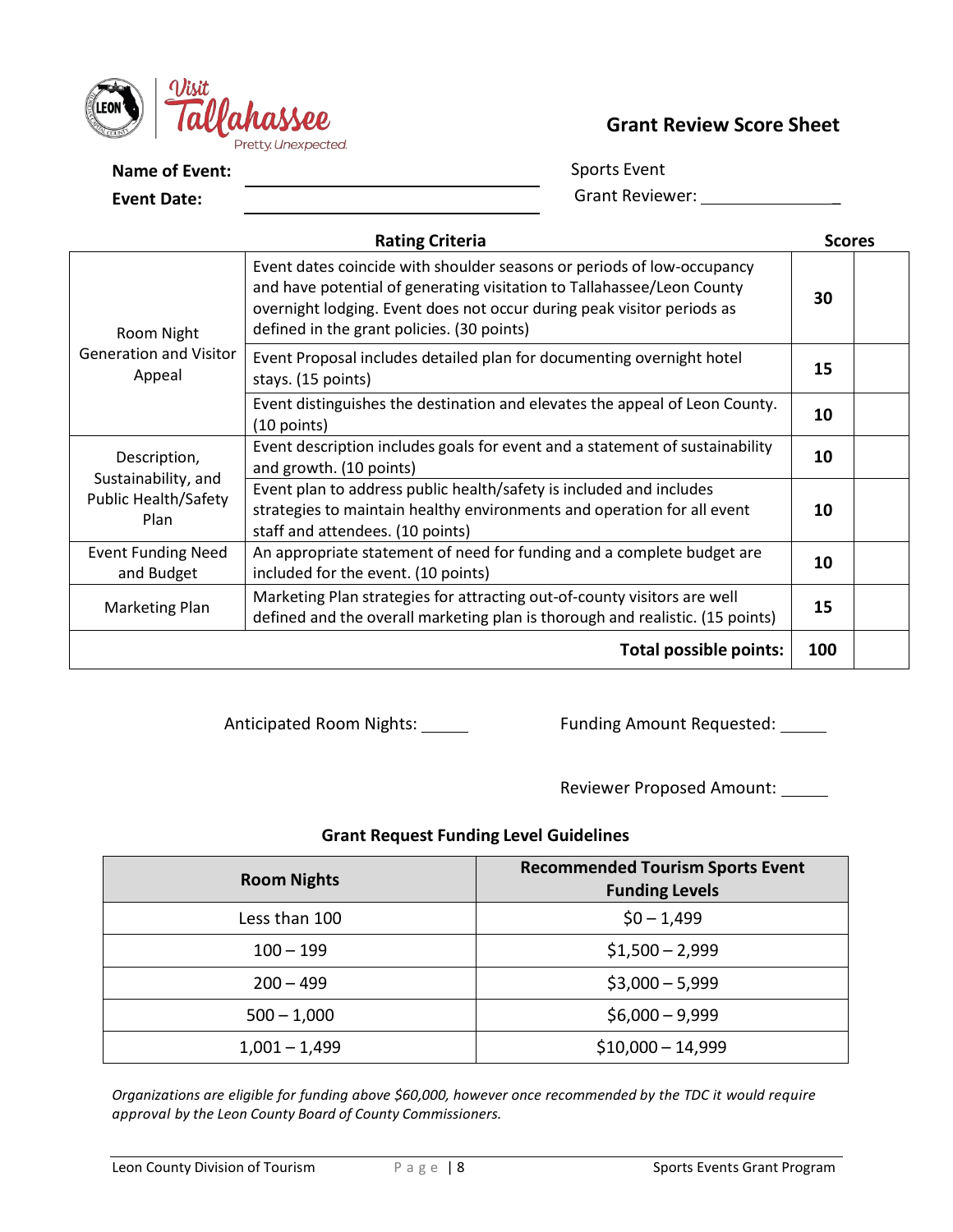### **IV. FUNDING ELIGIBILITY**

The intent of the Sports Events Grant Program is to provide funding assistance for events that attract overnight visitors to Tallahassee/Leon County and create business for the commercial lodging industry, (hotels/motels, condominiums, short-term vacation rentals), as well as restaurants, retail establishments and other tourism related business activities. In addition to being compliant with F.S. 125.0104 the following criteria have been established to be considered for funding:

- A. Each application must include a signed Certification and Compliance page.
- B. Event must take place between October 1 and September 30 of the upcoming fiscal year.
- C. The event must have the potential to bring-out-of-town visitors that use commercial lodging establishments in Tallahassee/Leon County.
- D. Applicant must provide a marketing/promotional plan that demonstrates out-ofmarket advertising/promotion to reach potential visitors.
- E. Applicant must provide a detailed event budget.

# **V. GUIDELINES FOR GRANT REQUEST FUNDING LEVELS**

The following table reflects the funding level possible based on the event's estimated number of hotel room nights. **The estimated number of hotel room does not guarantee the level of funding at which the event may be approved. The final funding recommendation will be based on the Review Committee's discretion and the funding available. As an example, if the Grant Review Committee believes the event has overstated the potential room nights, the Committee has the authority to place the application in a lower funding category.**

| <b>Room Nights</b> | <b>Recommended Tourism Sports Event</b><br><b>Funding Levels</b> |
|--------------------|------------------------------------------------------------------|
| Less than 100      | $$0 - $1,499$                                                    |
| $100 - 199$        | $$1,500 - $2,999$                                                |
| $200 - 499$        | $$3,000 - $5,999$                                                |
| $500 - 1,000$      | $$6,000 - $9,999$                                                |
| $1,001 - 1,499$    | \$10,000 - \$14,999                                              |

The following formula will be used to determine the final grant amounts:

- A. The average score of the panel will be determined for each application based on the maximum of 100 points as outlined in the grant review scoresheet on page 8.
- B. Applications scoring above the minimum threshold of 70% will be considered for funding based on the formula outlined below.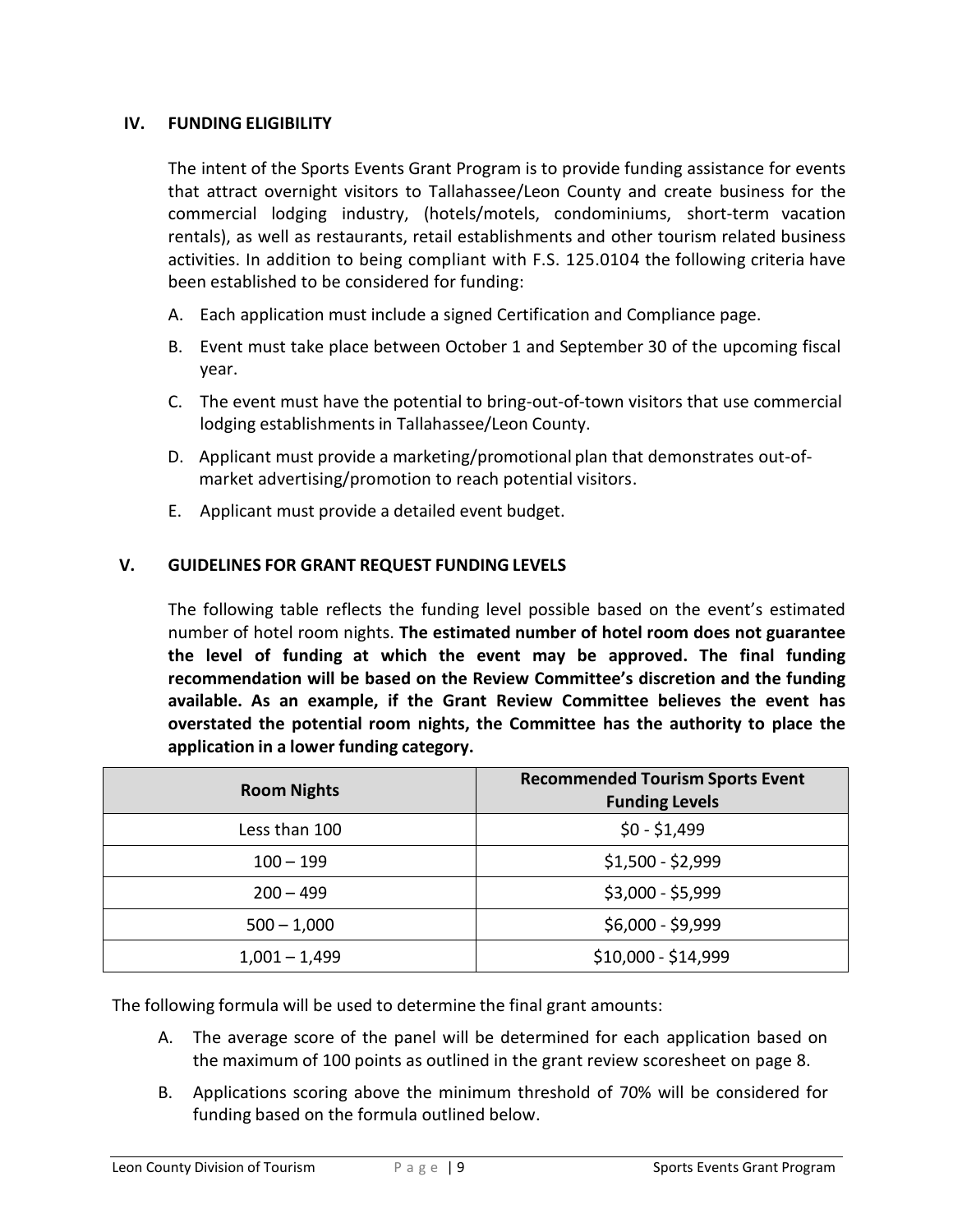- C. The average score for each application will first be converted into a percentage of the 100 maximum points possible. As an example, if Application #1 scored 90, the percentage for Application #1 would be 90%.
- D. The grant requested amount will then be multiplied by the percentage to determine the initial award based on the grant review scoresheet As an example, if Application #1 scored 90% and requested \$5,000, the initial award would be \$4,500.
- E. The same process will be followed for each application and the total initial awards will be totaled.
- F. If the total amount of grant allocations exceeds the total budgeted for all grants, staff will adjust all the allocations by the same percentage to keep the totals awarded equal to or less than the total available grant funds.
- G. Adjustments may be made if necessary, to reach the total amount in the budget.
- H. The TSC Grant Review Committee reserves the right to adjust the minimum threshold, if necessary, to ensure funding for the highest scoring applications.

# **VI. SPORTS EVENTS ANNUAL GRANT TIMELINE**

# **First Cycle**

**July 14 -** Grant Application Cycle Opens (29-day cycle 7/14/22-8/12/22)

**July -August** – Mandatory Grant Application Workshops

**August 12** – Application cycle closes

**September 8** – Public Meeting of TDC Grant Review Committee

**September** TDC review/approval of grant funding recommendations

**September / October** Award letters and Grant Agreements sent to grantees

# **Second Cycle**

**Nov 1 –** Second Cycle Sports Grant Application Cycle Opens

**Dec 31 –** Application Cycle Closes

**Jan 2023 –** TSC Grant Committee Application Review and Recommendations

**Feb 2023 –** TSC and TDC Review/Approval of Grant Funding Recommendations

**Applicants are required to attend at least one Grant Application Workshop either in person or online.**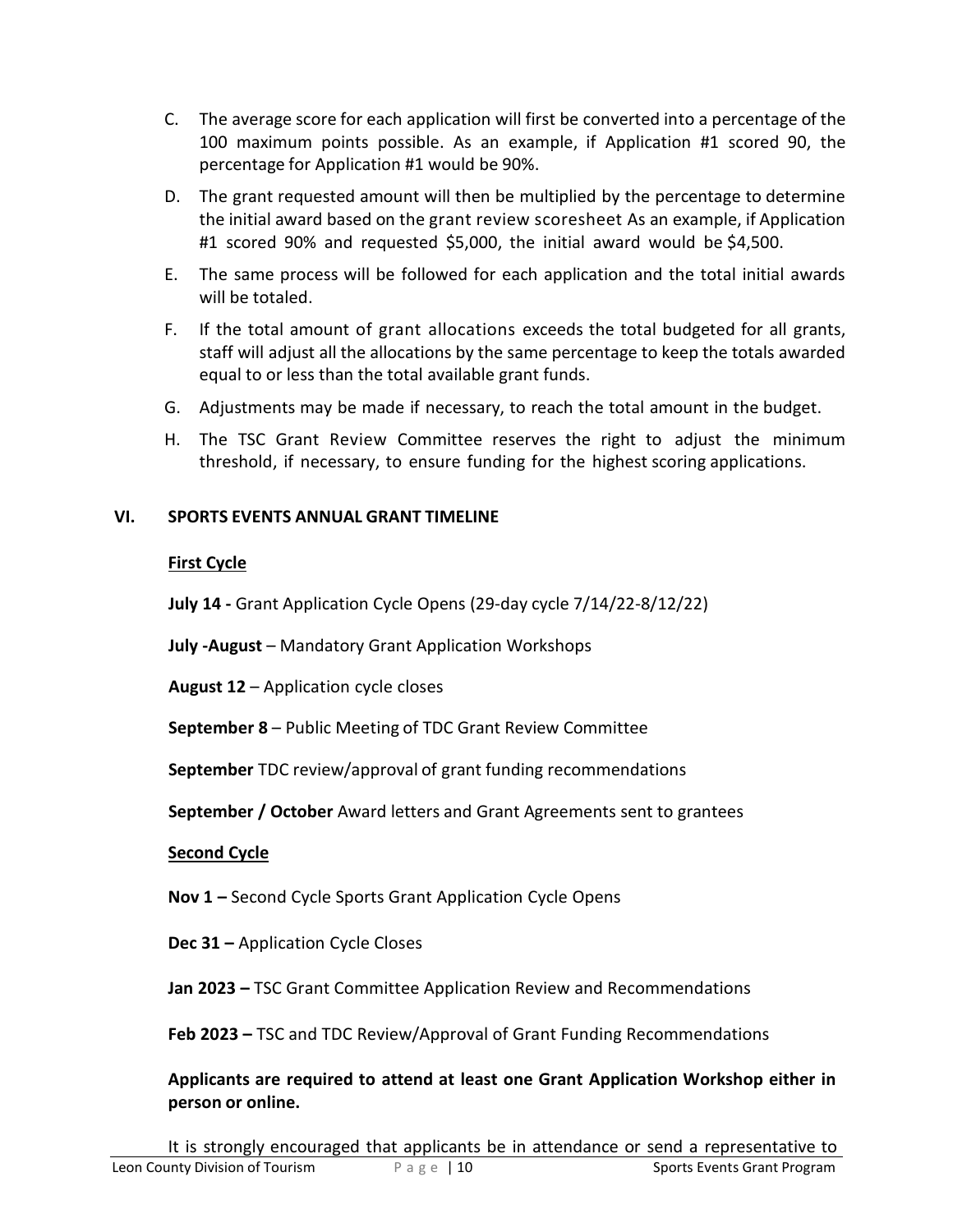the Grant Review Committee meeting in case there are questions or clarifications.

### **VII. VISITOR TRACKING**

- A. To assess the impact of each event on the Tallahassee/Leon County transient lodging industry, the TDC emphasizes the importance of tracking the number of overnight visitors attending the event.
	- 1. Room block reports from hotels are the preferred method of reporting room data. The information will be used to help track the number of visitors attending the event. Furthermore, this information helps determine the growth of a particular event. Subsequently, an event's growth can impact the future funding level of the grant awarded to the organization.
	- 2. If your event uses an advanced registration procedure, utilize the **Visitor Tracking Form** to gather the requested information. Each participant/group should sign his or her name, hotel in which they are residing, number of rooms secured, number of days, and the number of guests staying in each room.
	- 3. If either of the above (advanced registration or hotel room blocks) is not used, a third option requires 100 completed five-question surveys of event attendees. Tourism will provide questions and assist with analysis.
- B. The County reserves the right to conduct a post-audit of information presented on the **Post-Event Report**. All lodging accommodations listed will be contacted to confirm the number of room nights generated for the event. **ANY MISLEADING OR FALSE INFORMATION PRESENTED CAN AND WILL ADVERSLEY AFFECT FUTURE GRANT AWARDS.**

### **VIII. POST EVENT REPORT**

It is the responsibility of the grant organizer to provide post event information including:

- A. An invoice from the awarded organization to the Leon County Division of Tourism / Visit Tallahassee for payment of the awarded grant amount. This invoice must have an invoice number.
- B. Valid invoices for allowable expenses.
- C. Copy of proof of payments such as cleared checks, or detailed credit card receipts. For all media buys, provide tears sheets, copies of advertisements, schedules, and signed station affidavits. Proof of payment must match invoices submitted.
- D. Visitor/Room Nights Documentation as listed in Section VII.
- F. Copies of marketing or advertising materials, and social media showing Leon County Tourism/Visit Tallahassee logo usage.